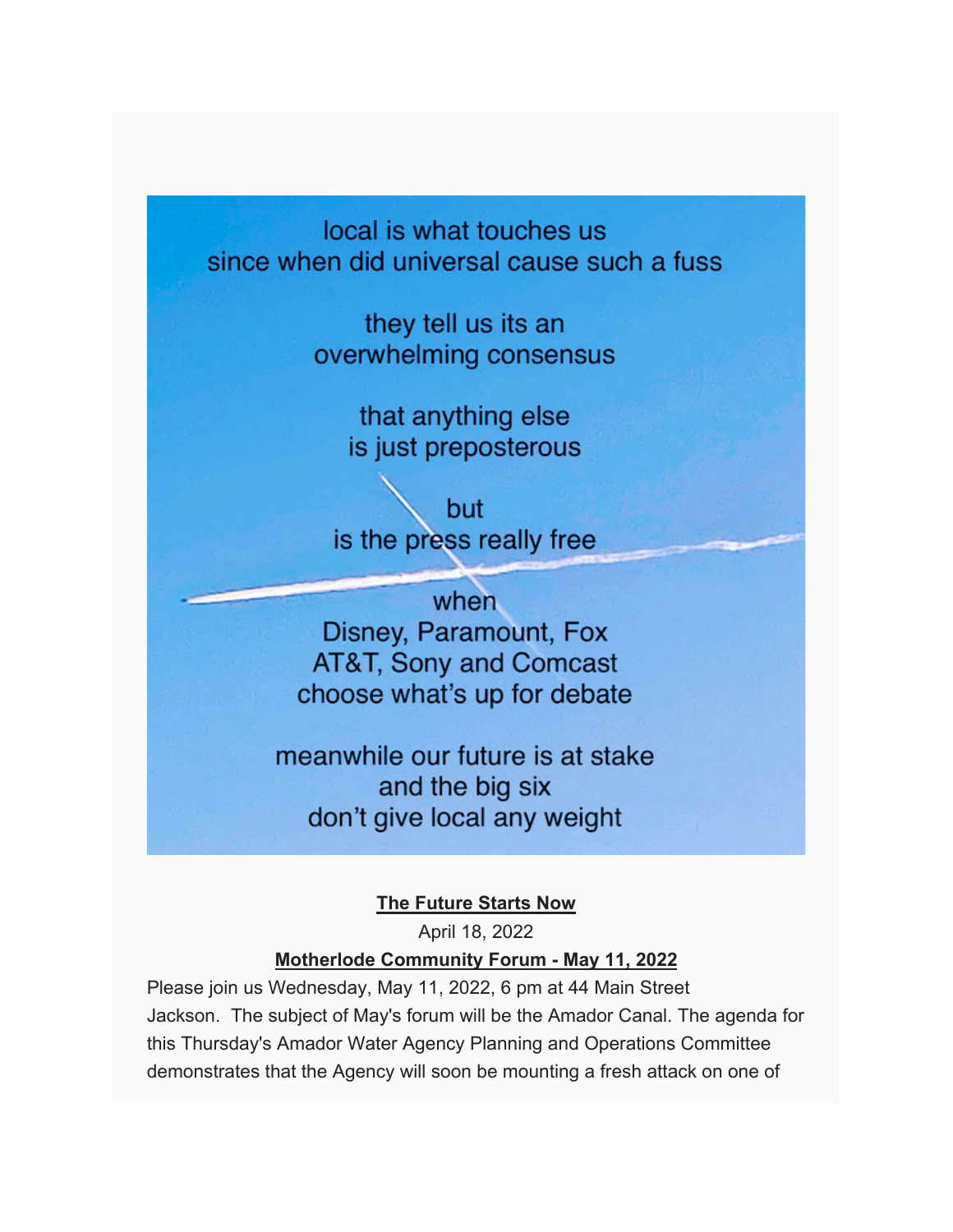our community's precious living historic resources. Come out and hear another perspective on the canal and share your thoughts. Hope to see you at 44 Main St Jackson on May 11 at 6 pm.



Upper and Lower Bear River Reservoir from 30,000 feet - December 2021

## The Mokelumne River as a Battery?

The Mokelumne River, a central artery of our community, is already one of the most physically regulated rivers in the state, but that isn't stopping a proposal to use the upper reservoirs as a "water-battery." After some six years of study, on Friday, April 8, GreenGenStorage, submitted Preliminary Application Documents (PAD) to the Federal Energy Regulatory Commission (FERC). If permitted, GreenGenStorage's 'Mokelumne Water Battery Project' would construct a tunnel between Salt Springs and Bear River Reservoirs, along with a new powerhouse/pumping station at Salt Springs and nearly doubling the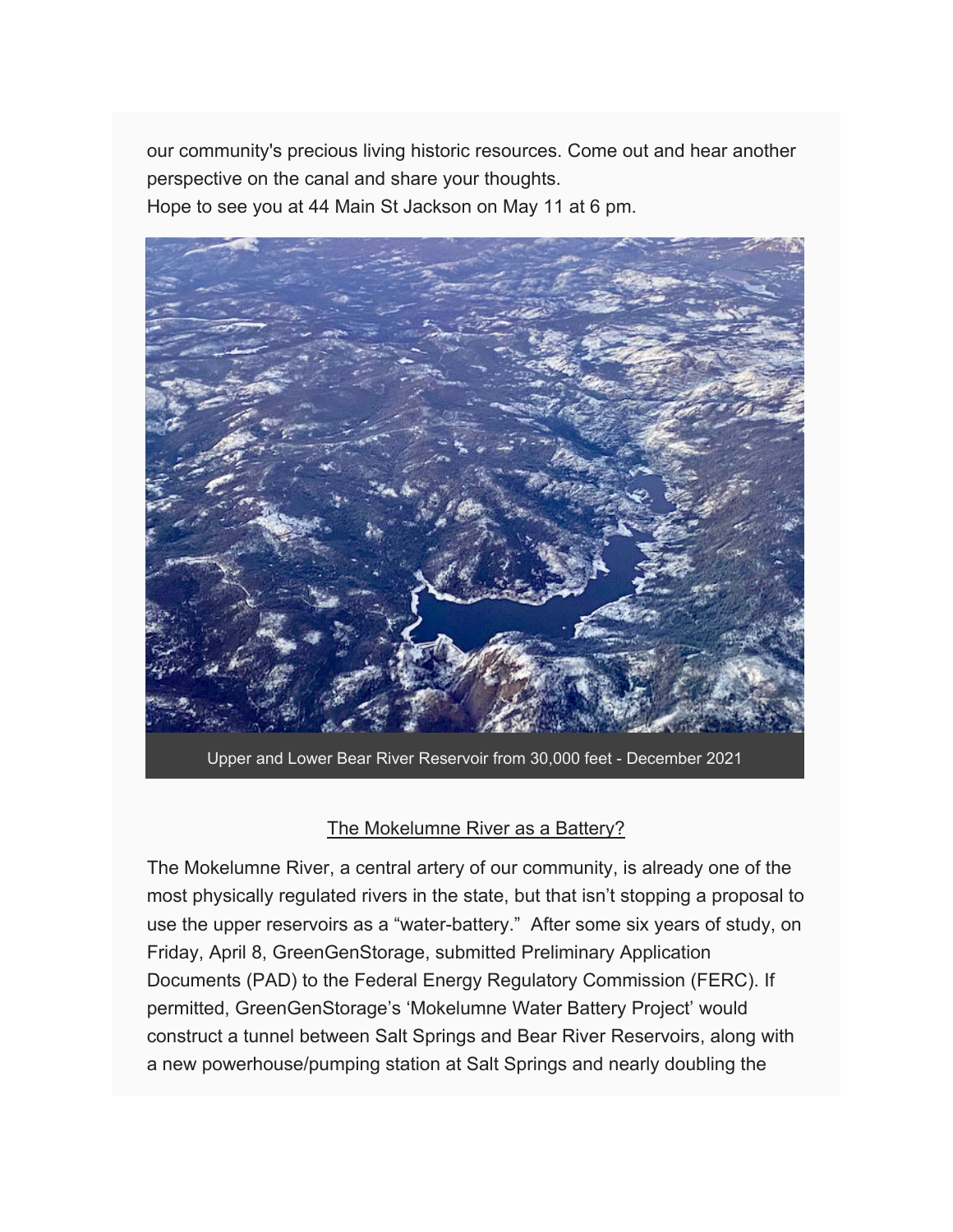capacity of the electrical transmission line from Salt Springs to Tiger Creek Reservoir.

On Wednesday, April 13th, I interviewed the owner of GreenGenStorage, Bay Area attorney Michael Sher. Sher explained the project is an energy banking program that will pump water up from Salt Springs reservoir during off peak hours and subsequently use the water to power an underground turbine during peak energy demand. See GreenGenStorage's website for the company's description of the project: https://www.greengenstorage.com/

PG&E currently owns the dams and hydro facilities on the upper Mokelumne River. According to Sher, "PG&E initially protested the project in 2016 but now supports GreenGenStorage in its project goals and is neutral on the project." When asked about the relationship between GreenGenStorage and PG&E, Sher said "there is none", but went on to say that "it would make sense for PG&E to manage the project in the long term." He also pointed out that if this were the case, the number of long-term jobs created would be closer to 11 than the 40 stated in the PAD application for approval of the project.

When asked about increases to water temperature and how they might be mitigated, Sher replied "with the intermittent snowpack, we are screwed and the fish are screwed, so we might as well try something, and this is a necessary project for California's green energy portfolio." Sher denied that GreenGenStorage had ever proposed putting solar panels on Bear River Reservoir, stating "we have never proposed solar on those reservoirs, in fact that would never be approved and is a ridiculous notion dreamed up by the Foothill Conservancy." However in 2021 the "Sierra Nevada Ally" https://sierranevadaally.org/2021/07/12/water-battery-being-consideredon-mokelumne-river/ reported that "One novel approach GreenGenStorage might consider implementing would be floating solar on the reservoirs. Not only would floating solar provide shading to reduce water temperatures, but it would also provide an option of hanging chillers to use that solar power to further cool the water." Regarding the solar panel option, Sher is quoted in the article as having said, "Floating solar does come with aesthetic impacts and reduced usage of those reservoirs that need to be looked at, so we're not coming in blindly saying, 'This is a solution without impact,' But the benefit of floating solar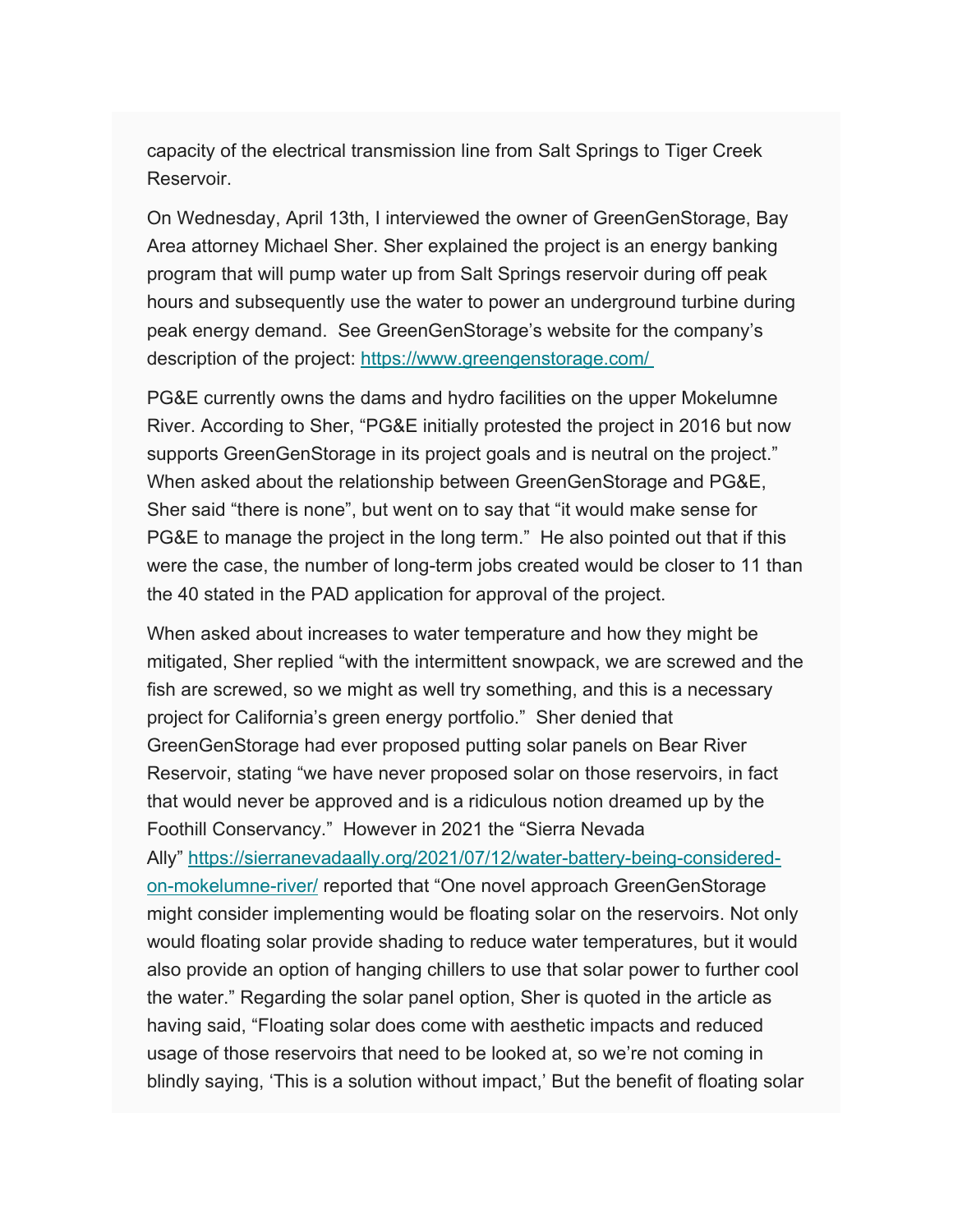would be to basically electrify the boating on the Lower Bear or potentially create a micro grid for that community as well."

Throughout the interview, Sher assured me that he cares about the local community and the environment saying "Ultimately if the local community doesn't want the project it won't happen."

For the Amador and Calaveras community members that cherish Bear River Reservoir as a recreation space, the impact of this project is likely to be enormous. Is it really something we should countenance based on Sher's reasoning that "we might as well try something", which makes it clear that this project is essentially an experiment? Keep in mind the proposal also mentions raising the level of the dam at Bear River, which would have a massive impact on fish and other wildlife downstream.

Sher went on to assert "No energy storage solution produces more than or equal to as much energy as it consumes… Whether this is lithium batteries or whatever technology you have, we consume more than we produce. But we can use energy storage systems to soak up excess renewable power, energy that would otherwise go to waste and then releasing it when it's needed during peak hours." The question for the public becomes, is this energy really being wasted, or is it simply cool water that supports wildlife, homes, farms, recreation and downstream power generation. The future of our eco-system's main artery is at stake, let's make sure we tell FERC and GreenGenStorage what we think about the "Mokelumne Battery Project."

GreenGenStorage welcomes questions and comments on their website at https://www.greengenstorage.com/contact/, by phone at (209) 217-1425 or email info@greengenstorage.com

FERC should also by soliciting public comments on the project very soon. The comment window will be open for 60 days. The project is not yet listed, but you can find details of how to contact FERC's Office of Public Participation at https://ferc.gov/projects, phone (202) 502-6595 or email opp@ferc.gov.

The future of our eco-system's main artery is at stake, let's make sure we tell FERC and GreenGenStorage what we think. Yes, it's worth saying that twice.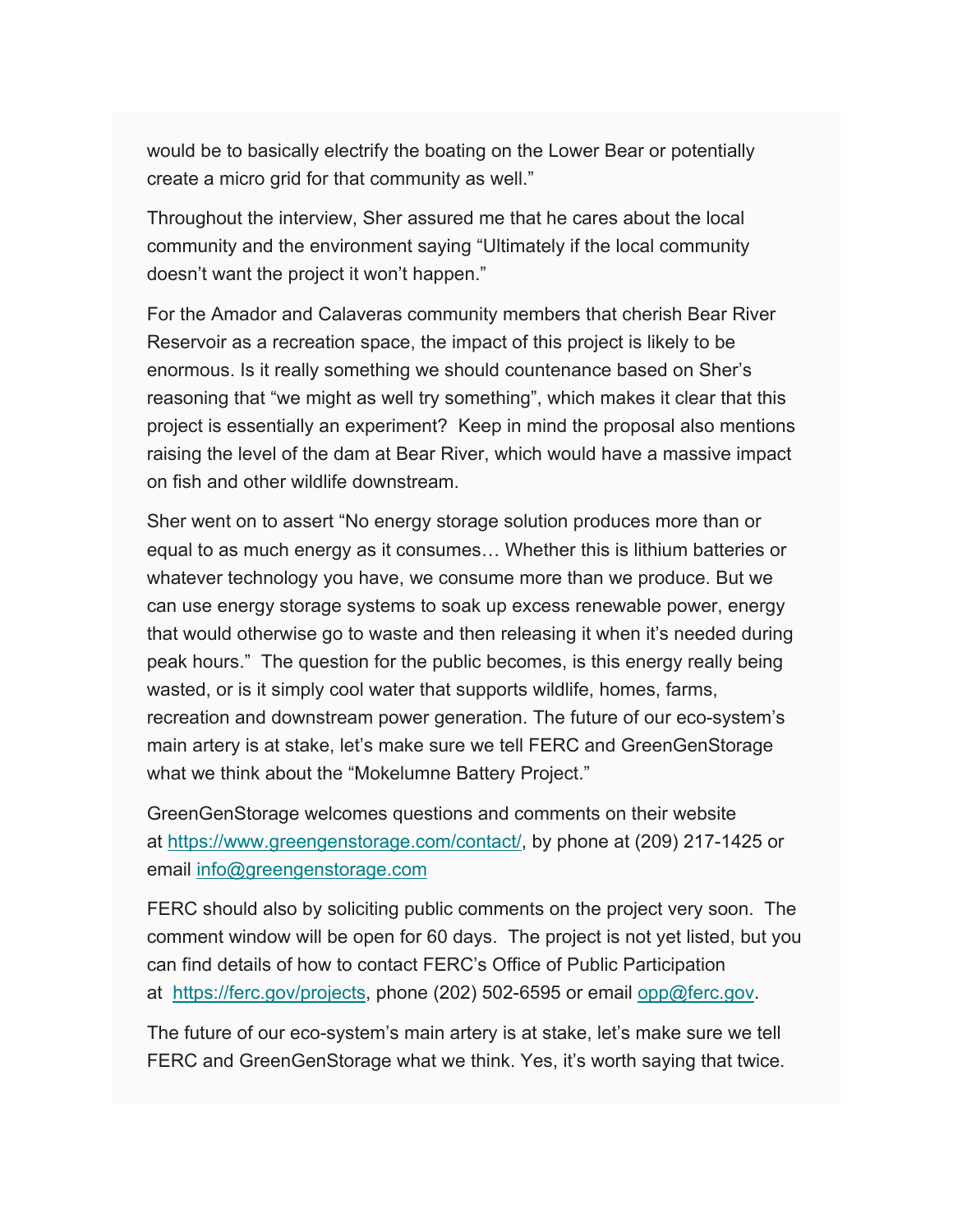## The future starts now!



December 2021

The Future Starts Now is dedicated to educating on and ultimately improving the stewardship of our California home. We welcome your tax deductible donation to continue the ceaseless quest towards a healthy, joyful and abundant future. Thank you for your consideration.

Contribute at:

https://www.patreon.com/thefuturestartsnow https://www.paypal.com/paypalme/thefuturestartsnow